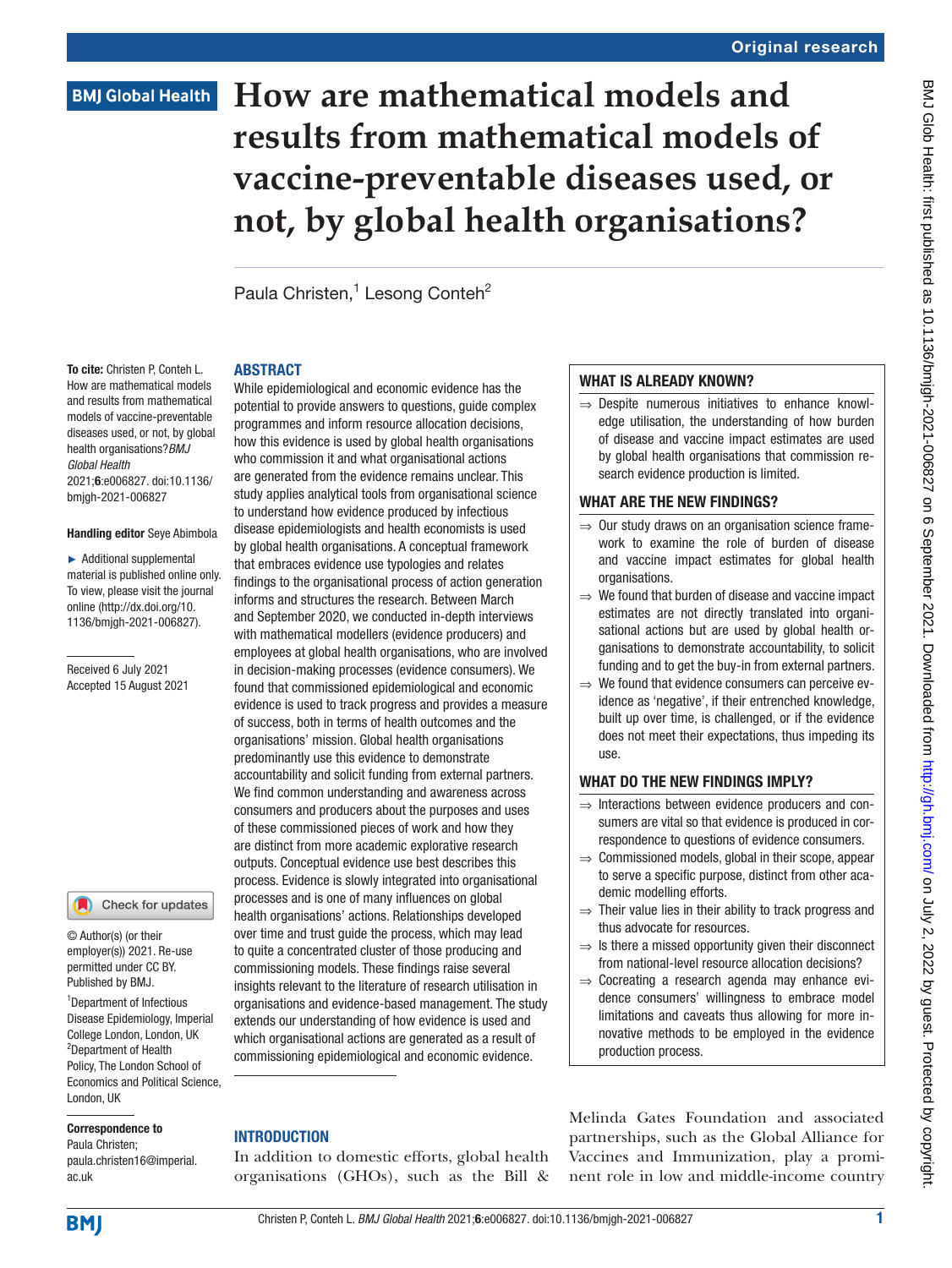(LMIC) immunisation programmes.<sup>1</sup> Donor assistance for health (DAH) from global, bilateral and multilateral partnerships and agencies targeting immunisation totalled \$34.5 billion between 1990 and  $2016$  $2016$ <sup>2</sup> contributing to impressive health gains.<sup>34</sup> Nonetheless, inequalities in the provision of universal immunisation for all children, as initially set out by the WHO in 1974 through the Expanded Program on Immunization, continue to exist between and within countries.<sup>[5](#page-8-3)</sup> These inequalities are even more pronounced in terms of access to COVID-19 vaccinations.<sup>[6](#page-8-4)</sup>

In the effort to act on the impact of long-standing, emerging and re-emerging infectious diseases, GHOs work closely together with researchers by commissioning research projects that have the potential to solve complex problems.<sup>7–9</sup> Epidemiologists are commissioned by these organisations to estimate the impact of vaccines using mathematical models of infectious diseases. Epidemiological models can estimate the spread of infectious diseases in a given population and quantify the number of lives saved or deaths averted through public health interventions. Estimated number of deaths due to a disease can be used to inform other generic metrics (eg, disability-adjusted life years) to measure burden of disease and vaccine impact estimates (BOD & VIE) (eg, ref [10\)](#page-8-6). The BOD was estimated under different vaccination coverage scenarios across 10 pathogens in 98 LMICs. $^{10}$  This type of evidence has the potential to provide answers to policy questions,<sup>11</sup> guide complex policy problems and inform resource allocation decisions.<sup>12–14</sup>

Despite numerous initiatives to enhance knowledge utilisation, the understanding of how BOD & VIE are used by GHOs is limited. Research utilisation studies have predominantly been conducted in other organisational contexts. Therefore, the objective of this study was to understand how BOD & VIE are used by the GHOs that commission the research and what actions are generated following the commissioning of evidence production.

#### **METHODS**

### Study design and sampling

Research for this paper was informed by a conceptual framework, which addresses possible types of evidence use throughout different organisational processes.<sup>[15](#page-8-9)</sup> The conceptual framework draws from organisation science, specifically Beyer and Trice's literature review, which critically assessed the phenomenon of research utilisation in organisations systematically.<sup>15</sup> We explicitly focus on the organisational process of *action generation*. Evidence use in the process of action generation is ascribed to three overarching categories of evidence use: instrumental, conceptual and symbolic. $16$  The typologies were initially proposed by Weiss<sup>17</sup> and other pioneering scholars of knowledge utilisation.<sup>18-26</sup> Instrumental use implies that a piece of research that presents BOD & VIE would directly influence a decision or act as a solution to a specific problem. Evidence use as such is systematic and a decision is traceable to a specific piece of research.

Conceptual use of BOD & VIE follows a more complex process of knowledge translation, in which the research would indirectly impact the knowledge, understanding and/or attitude of the evidence receiver. This may lead to gradual changes in evidence receivers' ways of thinking. Symbolic evidence use denotes research to be used more strategically. BOD & VIE would be drawn on to support a particular stance or to destabilise opposing positions. As such, BOD & VIE would be used anecdotally. Overall, evidence use models complement rather than contradict each other<sup>27</sup> ([table](#page-2-0) 1, [online supplemental annex 1](https://dx.doi.org/10.1136/bmjgh-2021-006827)).

We conducted in-depth, semistructured interviews to explore how global BOD & VIE are used by GHOs as recommended by Hanney *et al* to study research utilisation.<sup>[28](#page-8-14)</sup>

Beyer and Trice identify two main stakeholder groups in research utilisation: *evidence producers* and *evidence consumers*. For the purpose of this study, mathematical modellers commissioned to produce global BOD & VIE take up the role of *evidence producers. Producers* include individuals who work as epidemiologists or health economists at a research institution and who have extensive experience in the mathematical modelling of vaccine-preventable diseases. Moreover, they produce and disseminate BOD & VIE as academic outputs with the intent to inform decision-makers. *Producers* were initially identified as individuals, who are specialised in the mathematical modelling of a vaccine-preventable disease and were commissioned to produce the specific type of research evidence, global BOD & VIE by GHOs. *Evidence consumers* are employees at GHOs that commission research to, among other things, inform global resource allocation decisions and strengthen global immunisation systems through their organisational strategy. *Consumers* were initially identified by researching profiles of individuals employed at GHOs that grant funding to evidence producers and provide DAH to countries to support global vaccination initiatives. Evidence consumers do not have to be the final decisionmakers but can sit along the pathway from receiving evidence to disseminating it to higher level decision-makers within the organisation (eg, board members taking organisationwide decisions). This is important to note as previous studies have found that decisions are rarely made by a single indi-vidual<sup>[29 30](#page-8-15)</sup> and individuals often do not regard themselves as ultimate decision-makers.<sup>31</sup>

We acknowledge that the line between evidence producers and consumers is blurred[.32](#page-8-17) Often, *consumers* may have taken the role of *producers* in previous occupations or may even be *evidence producers* as part of their current position within their organisation. Therefore, we assign the informant to the organisation where they are employed at the time of the interview. We recognise that BOD & VIE may also be produced within the organisations at which the evidence consumers are employed. For this reason, we specifically asked informants about the use of global BOD & VIE that were formally commissioned to external constituencies.

Data were collected from purposively sampled individuals between March and September 2020 by PC. Snowball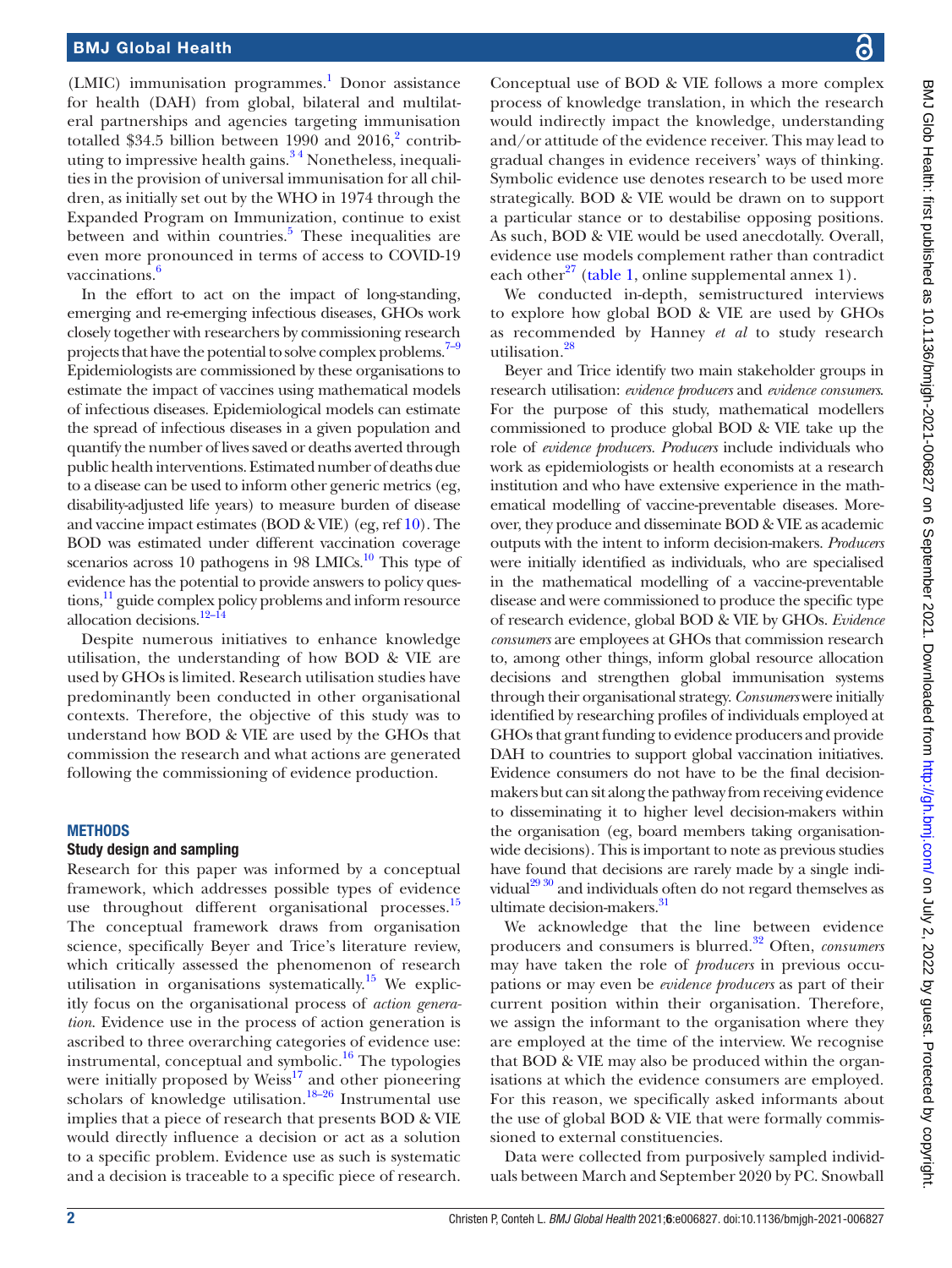#### <span id="page-2-0"></span>Table 1 Summary of the definitions of explanatory models to evidence use

#### Instrumental

Instrumental evidence use describes the production and use of evidence in a linear process. This type of evidence use assumes the most rational approach.<sup>63</sup> Scientific evidence is assumed to be instructive to the decision such that the impact is concrete and visible.<sup>64</sup> Evidence use falls under the instrumental use category, when decisions are based on evaluation results.<sup>63</sup>

| Knowledge-driven                                                                                                                                                                                                                                                                    | Problem-solving                                                                                                                                                                                                                                                                                                                                                                                                                                                                                       |  |  |  |
|-------------------------------------------------------------------------------------------------------------------------------------------------------------------------------------------------------------------------------------------------------------------------------------|-------------------------------------------------------------------------------------------------------------------------------------------------------------------------------------------------------------------------------------------------------------------------------------------------------------------------------------------------------------------------------------------------------------------------------------------------------------------------------------------------------|--|--|--|
| Evidence leads policy and decision-making.<br>$\triangleright$ New technologies or innovations that result from scientific<br>evidence are adopted by decision-makers.<br>Evidence producers 'push' their evidence towards the<br>decision-maker. As a result, new policies emerge. | Evidence aims to reduce the decision-maker's uncertainty<br>around a specific problem by suggesting a specific<br>solution. <sup>64</sup><br>▶ Decision-makers consult evidence when needed (research<br>antedates the problem), or evidence producers are<br>commissioned by evidence consumers to find solutions to<br>problems. <sup>64</sup><br>$\blacktriangleright$ The policy goal is predetermined. <sup>64</sup>                                                                             |  |  |  |
| Conceptual                                                                                                                                                                                                                                                                          |                                                                                                                                                                                                                                                                                                                                                                                                                                                                                                       |  |  |  |
| Evidence influences actions, but in less specific, more indirect ways. Research evidence permeates the action generation.                                                                                                                                                           |                                                                                                                                                                                                                                                                                                                                                                                                                                                                                                       |  |  |  |
| Enlightenment                                                                                                                                                                                                                                                                       | Interactive                                                                                                                                                                                                                                                                                                                                                                                                                                                                                           |  |  |  |
| Evidence use happens incrementally, leading to changes in<br>the status quo in light of political realities as well as other<br>factors and sources of evidence.<br>Evidence may be used indirectly. $64$                                                                           | An advancement of the enlightenment model, giving rise<br>to disorderly interconnections, networks and relationships<br>among stakeholders to enable the understanding of<br>different paradigms and viewpoints.<br>$\triangleright$ Continuous back-and-forth among stakeholders. $64$<br>Recognition of decision-making processes being<br>complicated as stakeholders have different experiences<br>with the evidence and diverging political insights,<br>pressures and judgements. <sup>46</sup> |  |  |  |
| <b>Symbolic</b>                                                                                                                                                                                                                                                                     |                                                                                                                                                                                                                                                                                                                                                                                                                                                                                                       |  |  |  |
| Evidence is used to legitimise and support existing positions of evidence users. Evidence is used as ammunition to support<br>predetermined positions or to delay decisions strategically.                                                                                          |                                                                                                                                                                                                                                                                                                                                                                                                                                                                                                       |  |  |  |
| <b>Tactical</b>                                                                                                                                                                                                                                                                     | Political                                                                                                                                                                                                                                                                                                                                                                                                                                                                                             |  |  |  |
|                                                                                                                                                                                                                                                                                     |                                                                                                                                                                                                                                                                                                                                                                                                                                                                                                       |  |  |  |

| The evidence is not necessarily used as intended by its<br>producer. <sup>17</sup>                                                          | $\blacktriangleright$ The evidence consumer is uncontested and<br>predetermined. <sup>65</sup> |
|---------------------------------------------------------------------------------------------------------------------------------------------|------------------------------------------------------------------------------------------------|
| The fact that evidence is being produced is used<br>as a supporting argument by organisations for their<br>responsiveness towards an issue. | Evidence is used to support the decision-maker's<br>standpoint.                                |
|                                                                                                                                             |                                                                                                |

Adapted from Davies *et al*<sup>[66](#page-9-3)</sup> and Weiss<sup>17</sup> and complemented with accounts from later publications. BOD & VIE, Burden of disease and vaccine impact estimates; GHO, Global health organization.

sampling was used to expand the study population to those who had not been identified previously but matched the outlined study eligibility criteria. Data saturation was achieved when ideas and/or opinions were repeated in different interviews. All interviews were conducted via the telecommuting software Zoom. Informed consent was obtained for every participant. A prewritten interview guide with open-ended questions was used [\(online](https://dx.doi.org/10.1136/bmjgh-2021-006827) [supplemental annex 2\)](https://dx.doi.org/10.1136/bmjgh-2021-006827). Additional questions were asked to clarify any information or to go into further depth on a topic. PC held the position as informed 'outsider', which allowed to gain trust of and achieve rapport with study participants ([online supplemental annex 3](https://dx.doi.org/10.1136/bmjgh-2021-006827)). Interviews were audiotaped from which intelligent verbatim transcripts were produced. All study participants' identities were pseudonymised to ensure confidentiality. Storage,

organisation, searching and coding of transcripts were performed using NVivo V.12 Pro.<sup>33</sup>

In total, we approached 21 potential participants, 2 individuals refused to participate and 6 individuals did not respond. Interviewees included seven evidence producers (epidemiologists (n=6), a health economist (n=1)) and six evidence consumers (senior programme officers (n=4), team lead of the department of immunisation (n=1), medical epidemiologist in the department of immunisation (n=1)). All evidence producers held a position as postdoctoral fellow (n=3), assistant professor  $(n=2)$  or professor  $(n=2)$ . Evidence consumers held a PhD (n=4), MSc (n=1), MPH (n=1) and/or MD (n=2). All interviewees were based in Europe (n=5) or North America (n=7), except for one evidence producer based in Asia.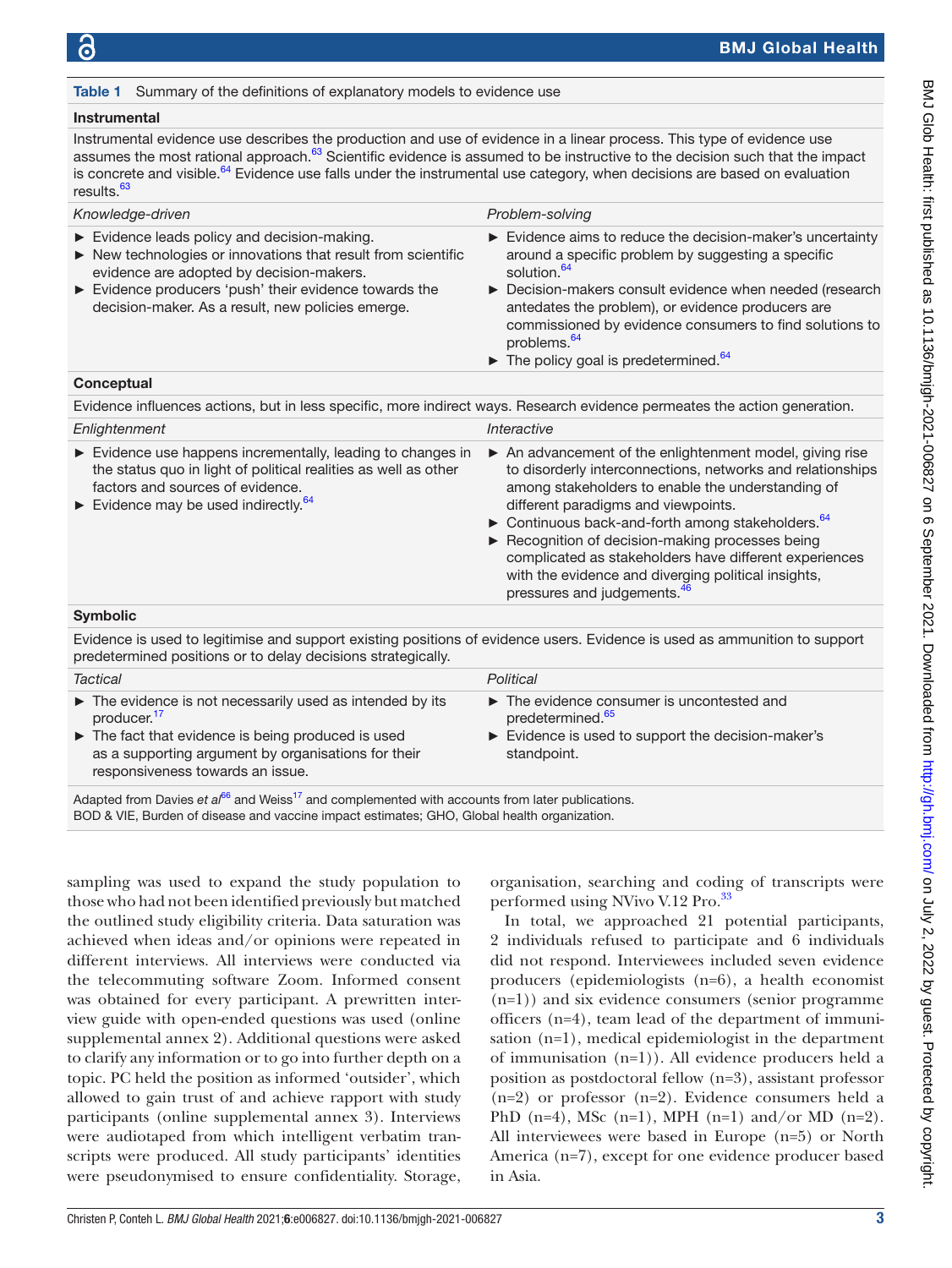### Analysis

The data were analysed using the framework method developed by Ritchie and Lewis, $34$  allowing for the comparison of predefined study population groups.<sup>[35](#page-8-21)</sup> Emergent themes were identified through initial coding by the lead author, PC. The preliminary codebook was reviewed by the second author, LC. Next, initial coding was succeeded by focused, selective coding borrowing concepts from the theoretical framework following a deductive approach. This was spot-checked by the second author, LC. The information was aggregated by theme and subtheme with respect to the two predefined study population groups. The approach allows to explore the specific use cases of evidence, while leaving space to discover unexpected or further emerging themes and relate findings to organisational theories and processes.

Our results focus on how global BOD & VIE are used and what actions are generated by GHOs as a result of receiving this evidence, with respect to the research utilisation spectrum and associated explanatory models ([table](#page-2-0) 1, [online supplemental annex 1\)](https://dx.doi.org/10.1136/bmjgh-2021-006827), and draw on key themes identified in the analysis.

### Patient and public involvement

The design and conduct of the study, the development of the research question and outcome measures did not involve patients.

### RESULTS

### Instrumental evidence use

Instrumental evidence use describes the systematic production and use of evidence in a linear process, implying that BOD & VIE would directly influence a decision or act as a solution to a specific problem. In line with this interpretation, there was general agreement and criticism among evidence producers and consumers that the production of BOD & VIE is dictated by evidence consumers, who set out the research agenda explicitly by providing funding for specific types of evidence. Yet, no specific decisions made by GHOs could be traced to a specific piece of research.

### Knowledge-driven model

For this model to apply, production of research evidence considered for use by evidence consumers should be driven by academic curiosity. Evidence producers and consumers agreed that this is rarely the case; however, opportunities exist for more of the processes along the evidence use route to be more knowledge driven.

### Setting the research agenda

An evidence producer highlighted that evidence producers should lead the discussion on 'what should be done' that would be of value to evidence consumers. Thereby, the research agenda should be agreed on for each pathogen and for mathematical models of the same pathogen (ie, when having two or more mathematical models for one disease) (P1). The interviewee described

the research agenda to be determined by evidence consumers:

We aren't answering any questions about really what is actually happening at the policy level whether it is country-level policy and decision-making or global […] level decisionmaking. […], we are handed the demographics, we are handed the coverage assumptions and it is just running it through a population [pathogen] model, by age and time, to say what the impact of those assumptions would be. We are not really doing anything in terms of the research agenda. (P1)

# Changes in evidence production

Evidence consumers and producers argued against the value of following the knowledge-driven route to evidence use. Informants stressed that changes in long-standing mathematical models can be a barrier to evidence use, as one evidence producer highlighted:

… for the most part, we are always a little cautious about dramatic changes in models because we're really trying to translate observed changes in coverage, which is what [a GHO] has been investing in and understanding what that means for deaths averted [rather than] new modelling assumption. (C1)

Furthermore, evidence producers (P2, P7) referred to the delicate balancing act of responding to specific commissions for prescribed global burden models, while also still trying to fund models driven by more personal academic interests linked to knowledge gaps and methodological advances:

It's sort of a little like a chicken and egg thing, I think. Like, you want to have those discussions, but […] I think, people don't feel that they should give you the time or why would they give you the time if you haven't done some work already? (P2)

There was a general agreement that a linear evidence production and consumption process, initiated by evidence producers, is rare and unrealistic given its reluctance towards innovation and changes in evidence.

# Problem-solving model

Interviewees addressed some principles of instrumental evidence use following the problem-solving model indirectly through the process of commissioning evidence producers and setting out deliverables through contractual agreements.

# Evidence use through the commissioning of research

Both evidence producers and consumers stressed that evidence production is led by evidence consumers as they are commissioning the evidence production. Thereby, the evidence consumer is viewed as a major influence on evidence production and determines its direction and organisation (C4). They predetermine research questions and become 'technical agencies' determining the research agenda, as one interviewee stated: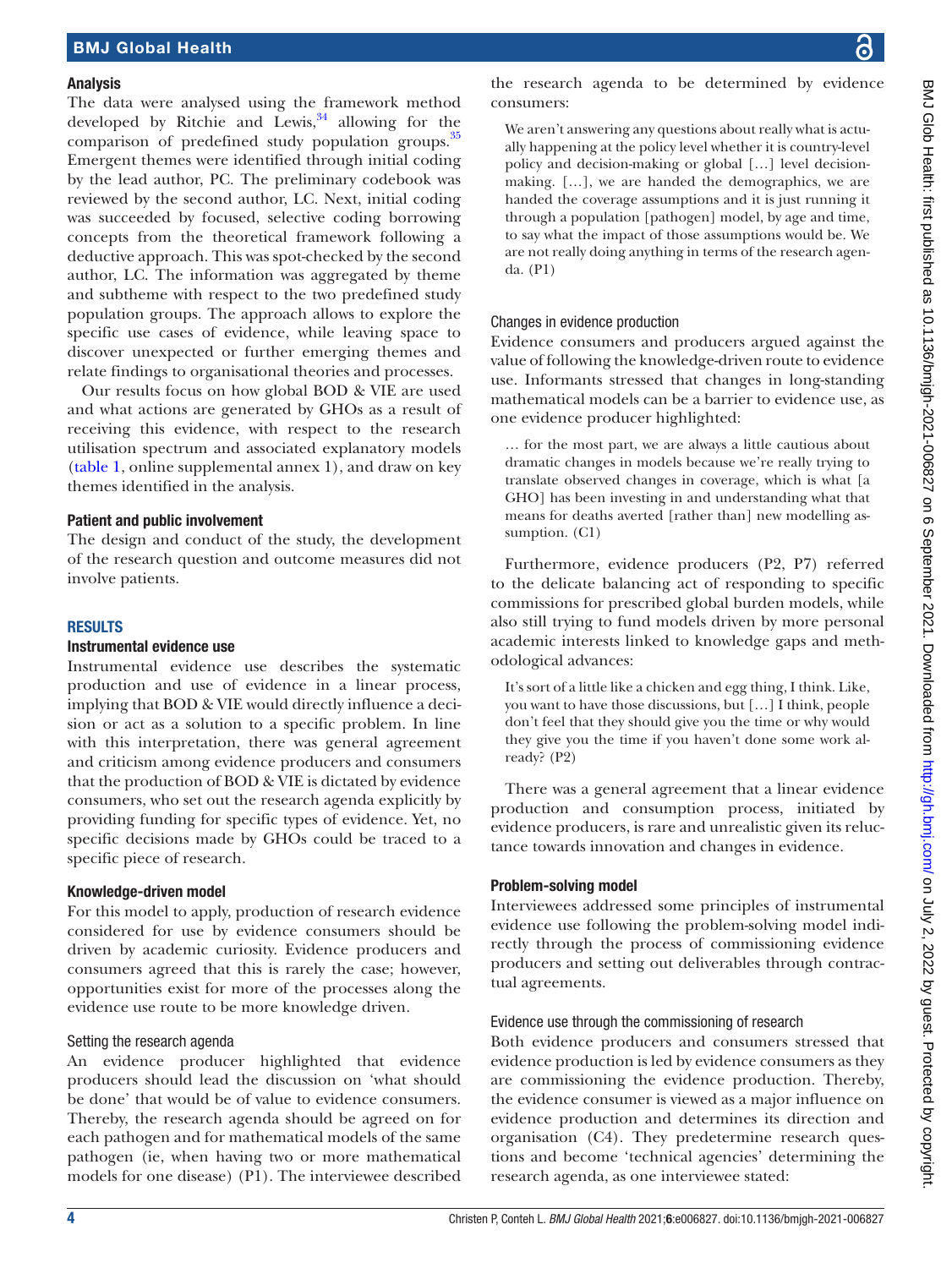When you, as an academic institute get funding, you will not argue with your donors, which are funding you. So, you follow the donor, you follow the money. […] [The funding organizations] are not only funding, they are doing more and more technical assistance, they are very much involved in the model set up, in everything from contracting to implementing. (C4)

An evidence producer also raised concern about the fact that the research agenda and problem definition is led and decided on by evidence consumers. While progress, goals and activities are discussed, grant deliverables that define the research agenda are set ex ante (P7). Evidence producers and consumers stated that this ignores the expertise of the evidence producer, who is arguably more aware of what requires further research (P2, C4). However, an evidence producer highlighted that commissioned research should be the result of discussions for the evidence to be 'usable' to decision-makers:

I'd say that the questions need to be applicable, usable, and so [the decision-makers] very much should be in the discussion of setting those questions. (P6)

It is evident that the interviewee sees value in more interaction between actors, also reflected in the interactive model (section *Interative Model*).

### Problem definition

Questions posed by decision-makers when commissioning research may not necessarily be the 'right' questions or lead to decisions that are 'right' (P2). An evidence producer raised concerns that aggregating the impact of all mathematical models and projecting results to a global scale limits sufficient attention on specific national and subnational questions. For example, assumptions that all children who have received a first vaccine dose are also administered the second vaccine dose if required can lead to misleading outcomes (P1).

### Conceptual evidence use

In this next subsection, we explore the extent evidence permeates actions in more indirect ways leading to incremental changes in knowledge, understanding and/or attitude of evidence consumers as a result of using BOD & VIE.

## Enlightenment model

According to informants, evidence influences the organisational agenda incrementally over time. Which vaccines drive the most impact is ingrained in people's knowledge as estimates have been seen many times (C2):

Our management isn't using the numbers in a one-to-one way to make trade-offs. But it's more that this is really foundational information for us to understand what the most important areas for us are to invest in. And then that drives more on an underlying fundamental basis, what we invest in immunizations. (C2)

Another evidence consumer highlighted that the evidence is not used by decision-makers at a high level

to understand details of the impact of pathogen-specific interventions that are modelled mathematically (eg, which age groups are affected or the specific immunity gaps within countries) (C5).

Further, investment decisions made by an organisation's management affect the work of all other departments within the organisation (C2):

So [BOD & VIE are] not the only thing that we would factor in, but it would be something that helps us to prioritize which countries we will most focus on investing in. And then that trickles down to all the rest of our work. (C2)

Therefore, research evidence shows to be 'creeping' into decisions, which is consistent with principles of the enlightenment model to evidence use. The applicability of the enlightenment model is further discussed under specific subthemes.

## Argument-generating evidence

A subtheme applied to the enlightenment model to describe evidence use is that evidence has often been argument generating. The interviews conducted for this study highlighted several argument-generating questions oftentimes asked by evidence consumers after receiving BOD & VIE. Recurring questions were extracted from the interview data [\(box](#page-5-0) 1). The argument-generating component in the evidence use route suggests that social interaction is a sine qua non to facilitate evidence use for action generation (further discussed in section *Interactive Model*). If the evidence does not support the evidence consumer's belief, and questions (eg, those in [box](#page-5-0) 1) remain unanswered, the evidence consumer believes that the evidence is the problem (C6).

As of interviewees' accounts, the dissemination of BOD & VIE is often formally set out through reporting channels. This challenges the applicability of the enlightenment model, which defines the route of evidence permeation to be unguided and indirect. Tools to disseminate evidence suggest a guided evidence use process; however, the understanding of evidence cannot always be facilitated through these means as the argumentgenerating questions suggest.

## Interactive model

### Relationships among stakeholders

Social interaction allows evidence to be produced with reference to what evidence consumers need to know in an iterative process (C4). Therefore, evidence consumers should be included in the early stages of the evidence development, including the set-up of the model structure and defining the outcomes that are required (C4, C5). Further, social interactions are required to answer the questions (eg, those in [box](#page-5-0) 1).

Evidence producers and consumers have highlighted that interactions are required to ensure understanding of what can be researched, inherent limitations and caveats of evidence and to allow for evidence consumers to make improvement suggestions (P1).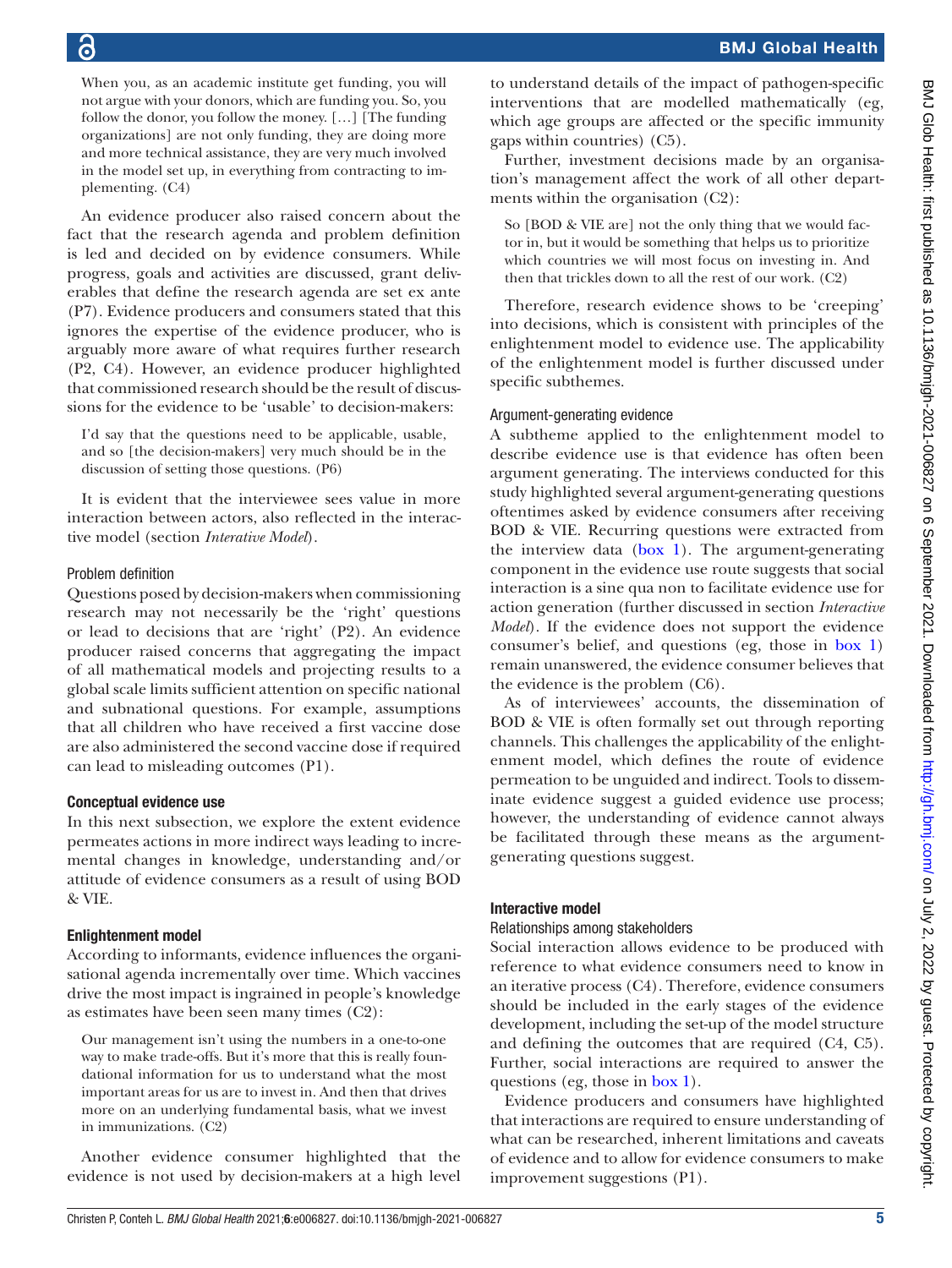## Box 1 Argument-generating questions oftentimes posed by evidence consumers after receiving burden of disease and vaccine impact estimates (BOD & VIE)

- <span id="page-5-0"></span>⇒ What are the mathematical model differences in comparison to the previous year or reporting period? (C3)
- $\Rightarrow$  How well has the model done at predicting things that we know have happened in the past? Why are model estimates not meeting the consumers' expectations? Can estimates be trusted? (P4)
- $\Rightarrow$  What explains changes in the mathematical model which affect the estimated impact? (C3, C1)
- $\Rightarrow$  Do we believe that these are good changes or are they going to end up going the other direction the next year when the modellers update their assumptions again? (C1)
- ⇒ Is a change in BOD & VIE the result of something that happened in the world? Did the coverage decrease? Did the production not happen? Did something in the model change? Did the understanding of the epidemiology of a pathogen evolve? (C2)
- ⇒ What drives differences in impact estimates from different models? (C3, C2)
- $\Rightarrow$  Are the multiple models valid for the same pathogen? Is there an error in one of the models? (C2)
- ⇒ What can models do and cannot do? What improvements may be needed? With the aim of eliminating specific diseases, how does the mathematical model need to be aligned or changed? (P1)
- $\Rightarrow$  What is the population-level impact that goes beyond direct protection (herd immunity effect) in lower income settings where data are limited? (P5)
- $\Rightarrow$  How can estimates be additive in terms of not just using them in a vacuum, but using them to better understand and validate admin data estimates that come out? (C5)
- $\Rightarrow$  How do you interpret the relative contribution of different source of vaccination to the overall burden? That is, routine immunisation programmes (multiple doses), pulse national campaigns or national or subnational campaigns, outbreak response. (P3)
- $\Rightarrow$  What are the assumptions around the treatment for a disease? (C1)

Moreover, interactions through long-standing relationships reduce disruptiveness when the evidence changes over time, especially if conclusions are different from previous ones, leading to a shift in resource allocations (P7, P3). Changes in mathematical models and evidence supplied to consumers were viewed as a major point for discussion in interactions between evidence producers and consumers. Foundational knowledge, which has entrenched within evidence consumers over time, is being challenged, if new evidence does not meet its consumers' expectations (P4). A lack of relationships may lead to challenges when trying to get the buy-in from stakeholders to use the evidence (P7, P2).

Overall, there was a consensus among evidence producers and consumers that the interactive model should define the route to evidence use. However, this model cannot necessarily be used to explain the current evidence use at stakeholders' organisations. Interactions, especially at an early stage of evidence production, are required specifically for ensuring that evidence and its limitations and caveats are understood to promote its use and avoid evidence consumers ignoring it.

### Symbolic evidence use

Under the symbolic evidence use category, which stands in stark contrast with instrumental evidence use, evidence is used in a strategic manner for decisions that have already been taken. The symbolic use identified in this study aligns with the political explanatory model, that is, evidence is used to support the evidence user's standpoint. No respondents spoke of the tactical model where solely the fact that research is being conducted is used in evidence users' actions.

### Political model

An evidence consumer interviewee refers to 'metaquestions', which should be addressed by evidence producers (C5):

But [evidence producers are] answering kind of a more existential question rather than a specific programmatic question. (C5)

Probing revealed that evidence from mathematical models is mainly used for strategic thinking, planning purposes (C3), accountability and advocacy purposes when engaging with external funding partners of evidence consumers (C1, P6). BOD & VIE are used to solicit funding for further rounds of funding from donor partners (C1):

The impact numbers are probably the most important numbers that we use for replenishment efforts and for reporting to donors, so for high-level kind of accountability. (C1)

Sometimes, evidence is used for framing the setting or as contextual information for anyone trying to make the case for why the organisation should invest in a particular project over another one (C2). Evidence on vaccine impact comes into play when someone needs supporting evidence for his/her argument (C2) or to track the organisations' progress (C5).

An evidence producer stated that despite estimates from multiple models for the same pathogen being hugely different, the main conclusions remain (P4). Details on BOD & VIE are of less interest to evidence consumers (C4). Rather, evidence consumers are interested in the direction of impact to support his/her argument (C4).

Overall, the political model describes evidence use once the evidence is engrained in the decision-makers' understanding and the organisation's agenda. Evidence consumers agree that research evidence is often used to inform and communicate targets to donors and to support an argument when wanting to receive more funding. Evidence producers did not provide any information alluding to the applicability of the political model.

### **DISCUSSION**

This paper set out to examine how one type of commissioned research evidence (global BOD & VIE) is used by GHOs that aim to strengthen global immunisation systems. The findings highlight that BOD & VIE are not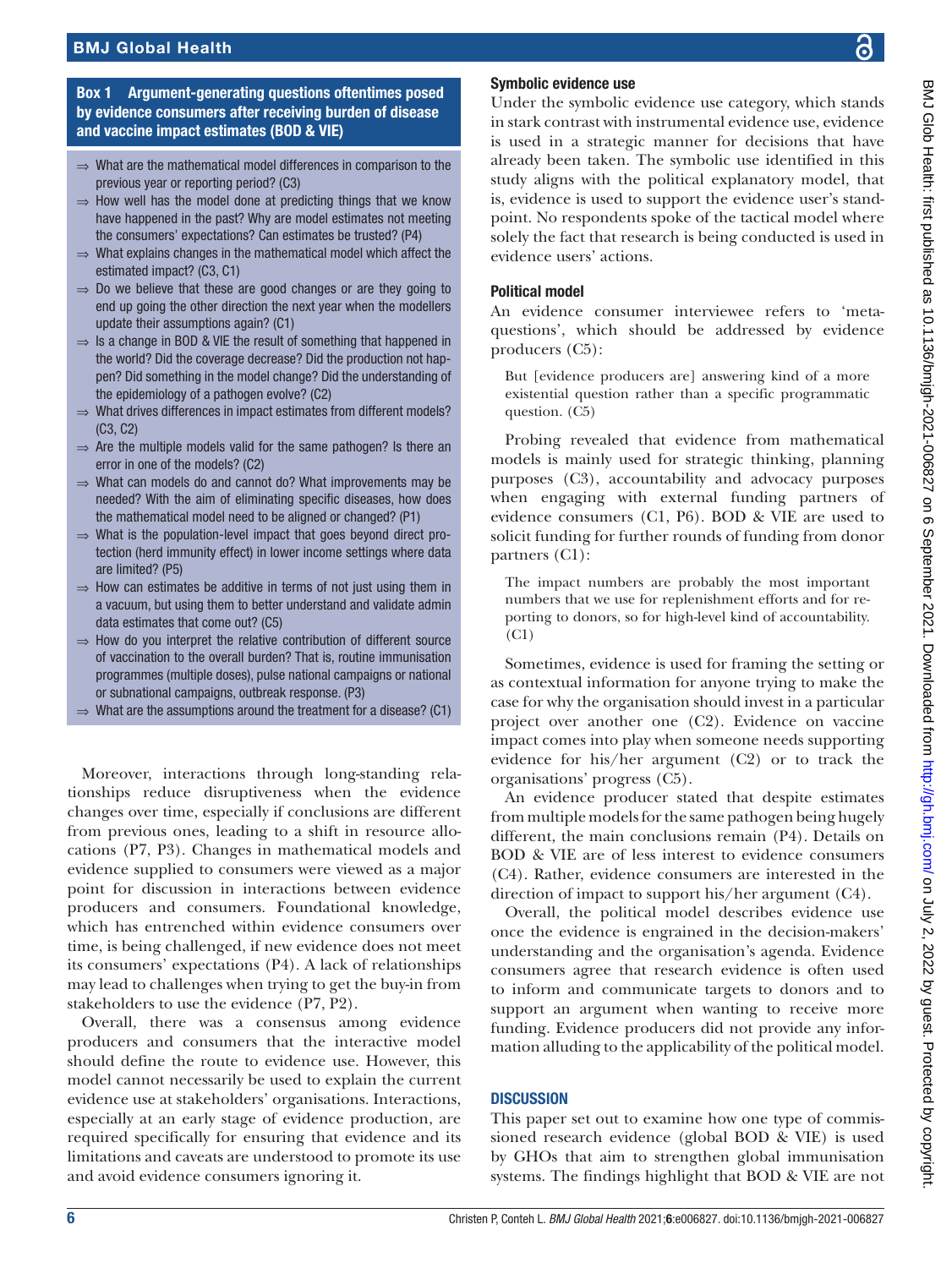directly translated into GHOs' actions, that is, systematically translated into vaccine resource allocation decisions, but are used to demonstrate accountability and solicit funding from external partners. While GHOs' actions are partially influenced by BOD & VIE, the evidence is mainly used anecdotally. With regard to the conceptual framework used to analyse the results, the conceptual model and the political model best describe how evidence is used by GHOs.

Previous studies have furthered our understanding of evidence use by individuals, national governments and organisations on a variety of public health policies and decisions, such as maternal and child health $36$  and drug policies. $37$  However, to our knowledge, this is the first study to focus on the use of global epidemiological and economic research commissioned by GHOs using an organisational science perspective.

GHOs operate in a highly competitive environment.<sup>3839</sup> While international organisations receive support based primarily on the extent to which they can fulfil their mandate, philanthropic organisations' funds are not dependent on support from donor partners. $^{40}$  In this sense, the use of BOD & VIE is threefold. First, BOD & VIE are used to validate GHOs' short-term funding objectives by comparing estimates with coverage data. Second, the evidence is used for strategically planning organisational mid-term to long-term actions by reflecting on the potential global health impact of their investments. Third, BOD & VIE are used to garner financial support from donor partners to pursue these objectives. These donor partners formally assess the impact of their budget allocation to international organisations through initiatives such as the Multilateral Organizations Performance Assessment Network.<sup>[38](#page-8-24)</sup> This explains GHOs' high financial commitment towards commissioning research evidence in the form of global BOD & VIE, which demonstrates and markets the organisations' impact, thus helping secure buy-in from their donor partners.

BOD & VIE also come into play when someone requires supporting evidence for their argument within the organisation. GHOs are 'political' organisations, in which several potentially conflicting interests and stakeholder groups exist. $38$  For this reason, BOD & VIE are used to promote a division's cause internally. For example, BOD & VIE have been used to support internal decisions on why to invest in one vaccine over another.

Research evidence use by GHOs happens over a prolonged time in which many people within the organisation learn about the evidence. Over time, evidence on disease burden and vaccine impact becomes ingrained in people's knowledge. From organisational theory, we learn that organisational norms and objectives are entrenched in employees' minds.<sup>[41 42](#page-8-26)</sup> Actions are admixtures of scientific evidence and non-rational premises.[43](#page-8-27) Organisations' actions embrace the ideas of their founders. Stinchcombe highlights that values are often preserved, and interests are protected by those who possess and retain power. $\frac{44}{1}$  With respect to this explicit

role of agency and power within GHOs, BOD & VIE compete with other factors influencing organisational decisions. We found that organisational actions follow preset pathways established by executives' opinions, interests and organisational norms rather than BOD & VIE forging new paths. As a result, we suggest further research into whether and how GHOs benefit from the accumulated knowledge, experiences and learnings of their employees. Further empirical research on organisational learning processes as suggested by  $L$ angley<sup>[45](#page-8-29)</sup> was beyond the remit of this research, in part to protect respondents' confidentiality.

This study showed that, unsurprisingly, open interactions between evidence consumers and producers are vital to facilitate understanding of the evidence and its caveats and limitations. $46-48$  We found that evidence consumers' questions, which set the research agenda, are not necessarily preview to or shaped by evidence producers. Previous studies suggest that evidence consumers, who participate in earlier phases of research, react favourably to results.<sup>49</sup> However, rather than evidence consumers prescribing the research agenda, we found agreement among respondents that the problem definition should result from dialogues between evidence producers and consumers. To facilitate these dialogues and to enable the reflection of societal concerns, Beran *et al* advocate for platforms for exchange and the institutionalisation of a multistakeholder approach.<sup>[50](#page-8-31)</sup>

Consistent with findings of previous studies, our study showed that trusted relationships can lead to trust in evidence and the acceptance and adoption of new evidence, which may otherwise be regarded as controversial or 'negative' evidence. $51-53$  This may be the case if foundational knowledge, which has entrenched within evidence consumers over time, is being challenged, not meeting their expectations. Early organisational studies showed that 'negative' research evidence can actively threaten the beliefs and worldviews of evidence consumers. [15 54](#page-8-9) All evidence consumers interviewed for this study had extensive prior education in infectious disease epidemiology, yet they were still reluctant to use findings from commissioned BOD & VIE, if these deviated too far from previous BOD & VIE or strongly held beliefs. Therefore, our study shows that organisational norms, objectives and/or other factors prevail direct, demonstrable use of evidence in this context.

While the benefits of interactions among evidence producers and consumers became obvious through this and other research, this process can also jeopardise the objectivity of the scientific community. The objectivity of the scientific community may be questioned if the political interests of research commissioners inhibit knowledge production. While this was not voiced by evidence consumers or producers interviewed for the purpose of this study, evidence-informed decision-making interventions that aim to enhance the dialogue between stakeholders need to reflect on the role of power and politics in the process of knowledge production.<sup>[55](#page-9-4)</sup>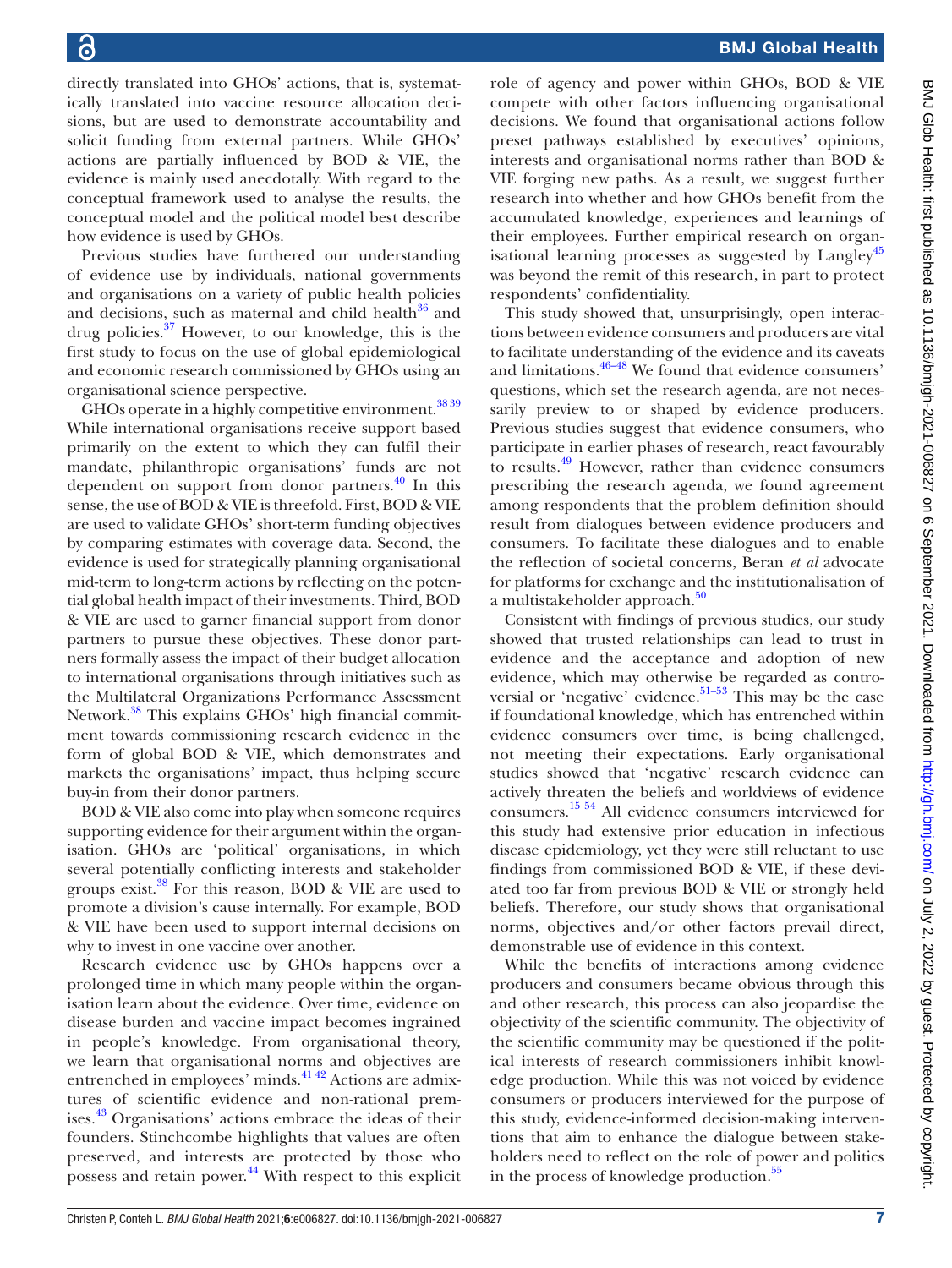Mathematical models of infectious diseases have increasingly gained attractiveness among global health actors as they complement other epidemiological studies (eg, clinical trials<sup>[56](#page-9-5)</sup>) and are less cost-intensive. They allow testing scenarios relatively quickly, while not being prone to the same ethical concerns. Despite inherent caveats and limitations of mathematical models, they provide high-level perspectives on global matters. As with other types of evidence, BOD & VIE should always be presented with underlying uncertainties and caveats. $57$  Our study suggests both producers and consumers share an honest assessment and understanding of the underlying uncertainties and caveats of mathematical models. Yet, when communicating results to external constituencies (eg, donor partners), point estimates are used to simplify messages and the important aspect of uncertainty is lost. This further supports our conclusion that evidence is used anecdotally when mobilising resources from donor partners, thereby serving a strategic purpose.<sup>[58](#page-9-7)</sup>

Despite the growing number of organisations and actors in the global health system, it is strongly influenced by only a few entities that are headquartered in high-income countries,<sup>59</sup> the Global North. As this study shows, mathematical models are predominantly used to demonstrate accountability by quantifying their impact and to proof organisations' legitimacy to solicit funding from external partners. We acknowledge that the focus of this study has been a specific type of knowledge output commissioned. Other types of research, which are more explorative, innovative and less prescribed, and evidence produced by researchers from the Global South contribute differently to organisational actions taken. What the portfolio of evidence drawn on by GHOs embraces and how evidence use compares across this portfolio should be subject for further research. Moreover, this study focused on the use of evidence by philanthropic organisations or organisations with procurement mandates. Thus, the findings may not be fully transferable to the utilisation of BOD & VIE by advisory GHOs (eg, WHO), where such evidence may be used to give strategic and rapid guidance.

#### Limitations

This study has its limitations. First, study participants' responses may have been subject to social desirability. Both parties may have voiced their idealistic evidence use rather than the actual evidence use. Second, interviews were meant to have been conducted in person. Sometimes, it was difficult to grasp participants' voices, opinions and non-verbal communication via video calls. However, this method of collecting primary data is considered a viable alternative to conducting interviews face to face. $60$  Third, the study relied on a small sample size and only reflected the view of a small proportion of employees of GHOs that commission evidence and researchers. However, given the highly concentrated nature of stakeholders operating at this global level of vaccine resource allocation, findings are likely to be qualitatively robust with regard to the sampled institutions. Lastly, all evidence producers

and consumers were affiliated with an institution in a high-income country. Findings of this study may not reflect how evidence produced by evidence producers affiliated with academic institutions in LMICs is used by GHOs based in LMICs or local government bodies. We suggest this to be subject for further research. While our sample is a reflection of those most involved in this type of evidence production and consumption, it speaks to the perils of the 'foreign gaze' and 'entrenched power asymmetries in global health partnerships' that are being increasingly challenged by many of our respondents and the wider literature. $6162$ 

#### **CONCLUSION**

In conclusion, we found GHOs use BOD & VIE to demonstrate impact and accountability at the global level, often to solicit funding to support global immunisation efforts. GHOs that commission research evidence production and consider using research evidence should be engaged continuously throughout the research production process to maximise the value of BOD & VIE. Similarly, evidence producers should be engaged when GHOs use their research products. BOD & VIE are used to convince others of organisational legitimacy and may have had a direct influence on national, subnational and local vaccine resource allocation decisions. Yet, global BOD & VIE have been underused and only impacted GHOs' actions indirectly. Arguably, global BOD & VIE have greater potential and can lead to more informed organisational actions, such as guiding vaccine resource allocation decisions across countries, not only to track progress and measure organisational success.

Twitter Paula Christen [@PaulaChristen](https://twitter.com/PaulaChristen)

Acknowledgements We thank all the study participants for participating in this study.

Contributors PC and LC contributed to the conception of this study. PC conceived the idea of this study, undertook the data gathering and analysis, developed the interview guide as well as a preliminary codebook and wrote the manuscript. LC reviewed the interview guide and preliminary codebook and spot-checked the data analysis. LC provided guidance throughout. Both authors reviewed the manuscript.

Funding The study was part of a doctoral study programme (for PC) that was supported by the London Interdisciplinary Social Science Doctoral Training Programme (LISS DTP), funded by the Economic and Social Research Council (ESRC). PC received this funding.

Disclaimer The funders played no role in the conduct and reporting of the study.

Competing interests None declared.

Patient consent for publication Not required.

Ethics approval Ethical approval was obtained from Imperial College London (ICREC reference 20IC5841).

Provenance and peer review Not commissioned; externally peer reviewed.

Data availability statement No data are available. Interview transcripts cannot be shared to ensure confidentiality.

Supplemental material This content has been supplied by the author(s). It has not been vetted by BMJ Publishing Group Limited (BMJ) and may not have been peer-reviewed. Any opinions or recommendations discussed are solely those of the author(s) and are not endorsed by BMJ. BMJ disclaims all liability and responsibility arising from any reliance placed on the content. Where the content includes any translated material, BMJ does not warrant the accuracy and reliability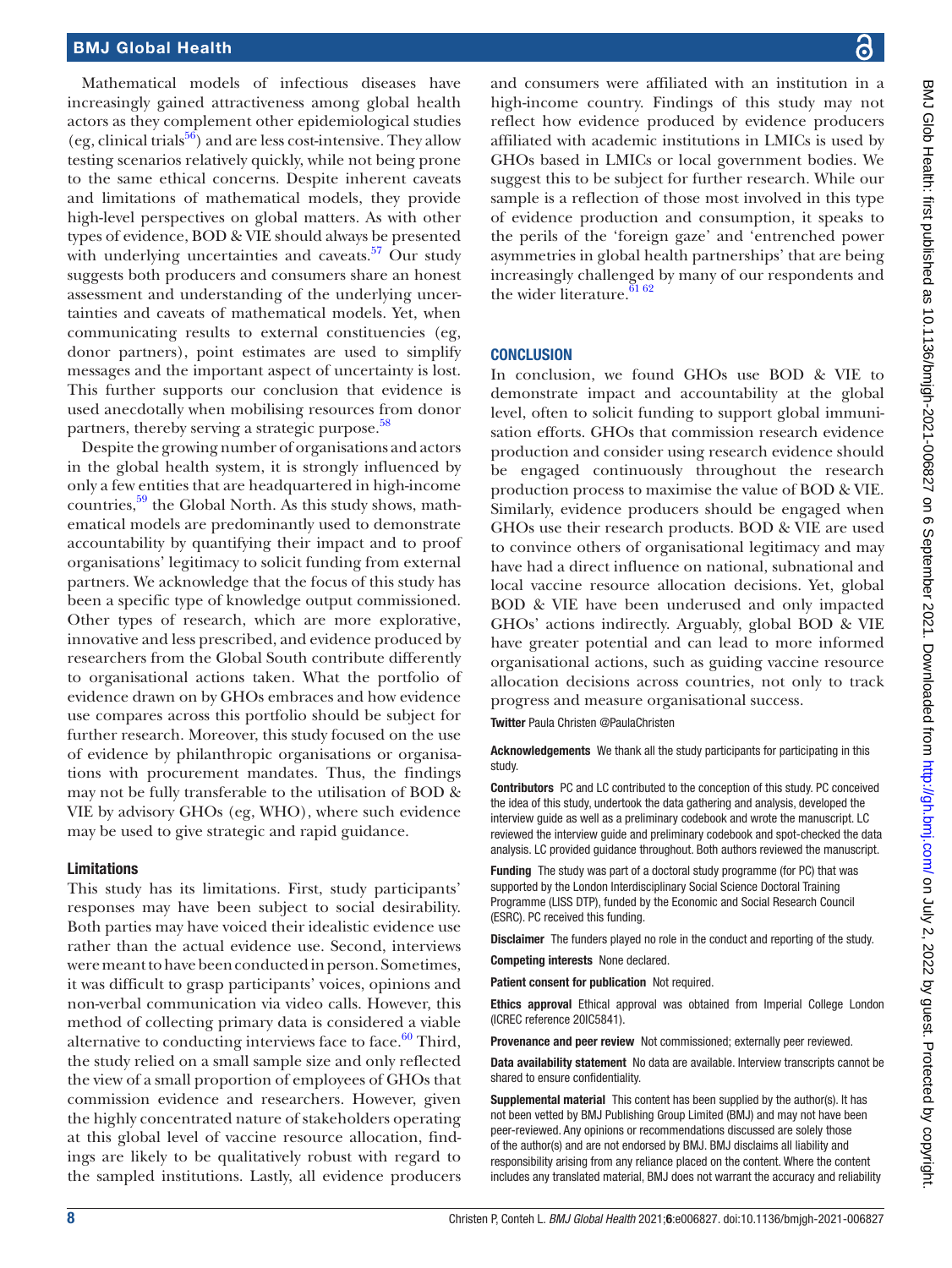of the translations (including but not limited to local regulations, clinical guidelines, terminology, drug names and drug dosages), and is not responsible for any error and/or omissions arising from translation and adaptation or otherwise.

Open access This is an open access article distributed in accordance with the Creative Commons Attribution 4.0 Unported (CC BY 4.0) license, which permits others to copy, redistribute, remix, transform and build upon this work for any purpose, provided the original work is properly cited, a link to the licence is given, and indication of whether changes were made. See: [https://creativecommons.org/](https://creativecommons.org/licenses/by/4.0/) [licenses/by/4.0/](https://creativecommons.org/licenses/by/4.0/).

#### **REFERENCES**

- <span id="page-8-0"></span>1 Chi Y-L, Bump JB. Resource allocation processes at multilateral organizations working in global health. *[Health Policy Plan](http://dx.doi.org/10.1093/heapol/czx140)* 2018;33:i4–13.
- <span id="page-8-1"></span>2 Financing Global Health. *2017: funding universal health coverage and the unfinished HIV/AIDS agenda*. Institute for Health Metrics and Evaluation (IHME), 2018.
- <span id="page-8-2"></span>3 Lim SS, Stein DB, Charrow A, *et al*. Tracking progress towards universal childhood immunisation and the impact of global initiatives: a systematic analysis of three-dose diphtheria, tetanus, and pertussis immunisation coverage. *[Lancet](http://dx.doi.org/10.1016/S0140-6736(08)61869-3)* 2008;372:2031–46.
- Lu C, Michaud CM, Gakidou E, et al. Effect of the global alliance for vaccines and immunisation on diphtheria, tetanus, and pertussis vaccine coverage: an independent assessment. *[Lancet](http://dx.doi.org/10.1016/S0140-6736(06)69337-9)* 2006;368:1088–95.
- <span id="page-8-3"></span>5 Machingaidze S, Wiysonge CS, Hussey GD. Strengthening the expanded programme on immunization in Africa: looking beyond 2015. *[PLoS Med](http://dx.doi.org/10.1371/journal.pmed.1001405)* 2013;10:e1001405.
- <span id="page-8-4"></span>6 Hyder AA, Hyder MA, Nasir K, *et al*. Inequitable COVID-19 vaccine distribution and its effects. *[Bull World Health Organ](http://dx.doi.org/10.2471/BLT.21.285616)* 2021;99:406–406A.
- <span id="page-8-5"></span>7 Santatiwongchai B, Chantarastapornchit V, Wilkinson T, *et al*. Methodological variation in economic evaluations conducted in low- and middle-income countries: information for reference case development. *[PLoS One](http://dx.doi.org/10.1371/journal.pone.0123853)* 2015;10:e0123853.
- 8 Viergever RF, Hendriks TCC. The 10 largest public and philanthropic funders of health research in the world: what they fund and how they distribute their funds. *[Health Res Policy Syst](http://dx.doi.org/10.1186/s12961-015-0074-z)* 2016;14:12.
- 9 Olivier C, Hunt MR, Ridde V. NGO–researcher partnerships in global health research: benefits, challenges, and approaches that promote success. *[Dev Pract](http://dx.doi.org/10.1080/09614524.2016.1164122)* 2016;26:444–55.
- <span id="page-8-6"></span>10 Li X, Mukandavire C, Cucunubá ZM, *et al*. Estimating the health impact of vaccination against ten pathogens in 98 low-income and middle-income countries from 2000 to 2030: a modelling study. *[Lancet](http://dx.doi.org/10.1016/S0140-6736(20)32657-X)* 2021;397:398–408.
- <span id="page-8-7"></span>11 Buffardi AL, Sharp S, Hadley S. Measuring evidence-informed decision-making processes in low- and middle-income countries, 2020. Available: [https://www.odi.org/sites/odi.org.uk/files/resource](https://www.odi.org/sites/odi.org.uk/files/resource-documents/odi-pa-measuringeidm-briefingnote-jan20-proof04.pdf)[documents/odi-pa-measuringeidm-briefingnote-jan20-proof04.pdf](https://www.odi.org/sites/odi.org.uk/files/resource-documents/odi-pa-measuringeidm-briefingnote-jan20-proof04.pdf) [Accessed 24 Aug 2020].
- <span id="page-8-8"></span>12 Henderson M. *Geek manifesto: why science matters*. Corgi Books, 2013. [https://archive.org/details/geekmanifestowhy0000hend\\_f3t1](https://archive.org/details/geekmanifestowhy0000hend_f3t1)
- 13 Löblová O. Epistemic communities and experts in health policymaking. *[Eur J Public Health](http://dx.doi.org/10.1093/eurpub/cky156)* 2018;28:7–10.
- 14 Do LA, Synnott PG, Ma S, *et al*. Bridging the gap: aligning economic research with disease burden. *[BMJ Glob Health](http://dx.doi.org/10.1136/bmjgh-2021-005673)* 2021;6:e005673.
- <span id="page-8-9"></span>15 Beyer JM, Trice HM. The utilization process: a conceptual framework and synthesis of empirical findings. *[Adm Sci Q](http://dx.doi.org/10.2307/2392533)* 1982;27:591.
- <span id="page-8-10"></span>16 Weiss CH, Murphy-Graham E, Birkeland S. An alternate route to policy influence: how evaluations affect D.A.R.E. *American Journal of Evaluation* 2005;26:12–30.
- <span id="page-8-11"></span>17 Weiss CH. The many meanings of research utilization. *[Public Adm](http://dx.doi.org/10.2307/3109916)  [Rev](http://dx.doi.org/10.2307/3109916)* 1979;39:426.
- <span id="page-8-12"></span>18 Rein M. *Social science and public policy*. Harmondsworth, Eng. ; New York: Penguin, 1976: 272.
- 19 Gans HJ. *Sociology and social policy: essays on community, economy, and society*. New York: Columbia University Press, 2017: 259.
- 20 Lazarsfeld PF, Reitz JG, Pasanella AK. *An introduction to applied sociology*. New York: Elsevier, 1975: 196.
- 21 Lindblom CE, Cohen DK. *Usable knowledge: social science and social problem solving*. New Haven: Yale University Press, 1979: 129.
- 22 Straussman JD. *The limits of technocratic politics*. New Brunswick, N.J: Transaction Books, 1978: 164.
- 23 Aaron HJ. *Politics and the professors: the great society in perspective*. Washington: Brookings Institution, 1978: 185.
- 24 Cohen D, Garet M. Reforming educational policy with applied social research. *[Harv Educ Rev](http://dx.doi.org/10.17763/haer.45.1.816r0525w1283044)* 1975;45:17–43.
- 25 Cherns A, Sinclair R, International Sociological Association. *Sociotechnics*. London: Malaby Press, 1976: 310.
- 26 Frankel C. *Controversies and decisions: the social sciences and public policy*. New York: Russell Sage Foundation, 1976: 299.
- <span id="page-8-13"></span>27 Amara N, Ouimet M, Landry RÉjean. New evidence on instrumental, conceptual, and symbolic utilization of university research in government agencies. *[Sci Commun](http://dx.doi.org/10.1177/1075547004267491)* 2004;26:75–106.
- <span id="page-8-14"></span>28 Hanney SR, Gonzalez-Block MA, Buxton MJ, *et al*. The utilisation of health research in policy-making: concepts, examples and methods of assessment. *[Health Res Policy Syst](http://dx.doi.org/10.1186/1478-4505-1-2)* 2003;1:2.
- <span id="page-8-15"></span>29 Lynn LE. *Knowledge and policy: the uncertain connection*. Washington, D.C: National Academies Press, 1978: 15–16.
- 30 Lindblom CE. Who needs what social research for Policymaking? *[Knowledge](http://dx.doi.org/10.1177/107554708600700401)* 1986;7:345–66.
- <span id="page-8-16"></span>31 Weiss CH. Knowledge creep and decision accretion. *[Knowledge](http://dx.doi.org/10.1177/107554708000100303)* 1980;1:381–404.
- <span id="page-8-17"></span>32 Smith K. *Beyond evidence based policy in public health the interplay of ideas*, 2013.
- <span id="page-8-18"></span>33 QSR International Pty Ltd. NVivo, 2018. Available: [https://www.](https://www.qsrinternational.com/nvivo-qualitative-data-analysis-software/home) [qsrinternational.com/nvivo-qualitative-data-analysis-software/home](https://www.qsrinternational.com/nvivo-qualitative-data-analysis-software/home)
- <span id="page-8-20"></span>34 Ritchie J, Lewis J, eds. *Qualitative research practice: a guide for social science students and researchers*. 2nd ed. London: SAGE, 2014.
- <span id="page-8-21"></span>35 Gale NK, Heath G, Cameron E, *et al*. Using the framework method for the analysis of qualitative data in multi-disciplinary health research. *[BMC Med Res Methodol](http://dx.doi.org/10.1186/1471-2288-13-117)* 2013;13:117.
- <span id="page-8-22"></span>36 Uneke CJ, Sombie I, Keita N, *et al*. Improving maternal and child health policymaking processes in Nigeria: an assessment of policymakers' needs, barriers and facilitators of evidence-informed policymaking. *[Health Res Policy Syst](http://dx.doi.org/10.1186/s12961-017-0217-5)* 2017;15:48.
- <span id="page-8-23"></span>37 Mubyazi GM, Gonzalez-Block MA. Research influence on antimalarial drug policy change in Tanzania: case study of replacing chloroquine with sulfadoxine-pyrimethamine as the first-line drug. *[Malar J](http://dx.doi.org/10.1186/1475-2875-4-51)* 2005;4:51.
- <span id="page-8-24"></span>38 Missoni E, Alesani D. *Management of international institutions and NGOs: framworks, practices and challenges*. Abingdon, Oxon: Routledge, 2014. [http://UWSAU.eblib.com.au/patron/FullRecord.](http://UWSAU.eblib.com.au/patron/FullRecord.aspx?p=1582698) [aspx?p=1582698](http://UWSAU.eblib.com.au/patron/FullRecord.aspx?p=1582698)
- 39 Bartsch S. A critical appraisal of global health partnerships. *[Partnerships and Foundations in Global Health Governance](http://dx.doi.org/10.1057/9780230299474_2)*.
- <span id="page-8-25"></span>40 Buchanan A, Keohane RO. The legitimacy of global governance institutions. *[Ethics Int Aff](http://dx.doi.org/10.1111/j.1747-7093.2006.00043.x)* 2006;20:405–37.
- <span id="page-8-26"></span>41 Owoyemi O, Ekwoaba J. Organisational culture: a tool for management for management control, Motivate and performance enhancement. *[AJBM](http://dx.doi.org/10.11634/216796061403514)* 2014;3:168–77.
- 42 Frost PJ*et al*. Organizational culture 1985, Beverly hills, London, new Delhi: SAGE. 419 Pages. *[Organ Stud](http://dx.doi.org/10.1177/017084068600700212)* 1986;7:208.
- <span id="page-8-27"></span>43 Scott WR. *Institutions and organizations: ideas, interests, and identities*, 2013.
- <span id="page-8-28"></span>44 Stinchcombe AL. *Constructing social theories*. Chicago: University of Chicago Press, 1987: 303p.
- <span id="page-8-29"></span>45 Langley A. Patterns in the use of formal analysis in strategic decisions. *[Organization Studies](http://dx.doi.org/10.1177/017084069001100104)* 1990;11:017–45.
- <span id="page-8-19"></span>46 Gilson L, Orgill M, Shroff ZC. *Health policy analysis reader: the politics of policy change in low- and middle-income countries*. Geneva: World Health Organization, 2018. [https://www.who.int/](https://www.who.int/alliance-hpsr/resources/publications/hpa-reader/en/) [alliance-hpsr/resources/publications/hpa-reader/en/](https://www.who.int/alliance-hpsr/resources/publications/hpa-reader/en/)
- 47 Lavis JN, Lomas J, Hamid M, *et al*. Assessing country-level efforts to link research to action. *[Bull World Health Organ](http://dx.doi.org/10.2471/BLT.06.030312)* 2006;84:620–8.
- 48 Boyle D, Coote A, Sherwood C. *Right here, right now: taking coproducuction into the mainstream*. London: NESTA, 2010. [https://](https://media.nesta.org.uk/documents/right_here_right_now.pdf) [media.nesta.org.uk/documents/right\\_here\\_right\\_now.pdf](https://media.nesta.org.uk/documents/right_here_right_now.pdf)
- <span id="page-8-30"></span>49 Rothman J. *Using research in organizations: a guide to successful application*. Beverly Hills, Calif: Published in cooperation with the National Institute of Social Work, London, and the Center for Research on Utilization of Scientific Knowledge, Institute of Social Research, University of Michigan [by] Sage Publications, 1980: 229.
- <span id="page-8-31"></span>50 Beran D, Pesantes MA, Berghusen MC, *et al*. Rethinking research processes to strengthen co-production in low and middle income countries. *[BMJ](http://dx.doi.org/10.1136/bmj.m4785)* 2021;372:m4785.
- <span id="page-8-32"></span>51 Rosella LC, Wilson K, Crowcroft NS, *et al*. Pandemic H1N1 in Canada and the use of evidence in developing public health policies--a policy analysis. *[Soc Sci Med](http://dx.doi.org/10.1016/j.socscimed.2013.02.009)* 2013;83:1–9.
- Weiss CH, Bucuvalas MJ. Truth Tests and Utility Tests: Decision-Makers' Frames of Reference for Social Science Research. *[Am](http://dx.doi.org/10.2307/2095127)  [Sociol Rev](http://dx.doi.org/10.2307/2095127)* 1980;45:302–13.
- 53 Oliver K, Innvar S, Lorenc T, *et al*. A systematic review of barriers to and facilitators of the use of evidence by policymakers. *[BMC Health](http://dx.doi.org/10.1186/1472-6963-14-2)  [Serv Res](http://dx.doi.org/10.1186/1472-6963-14-2)* 2014;14:2.